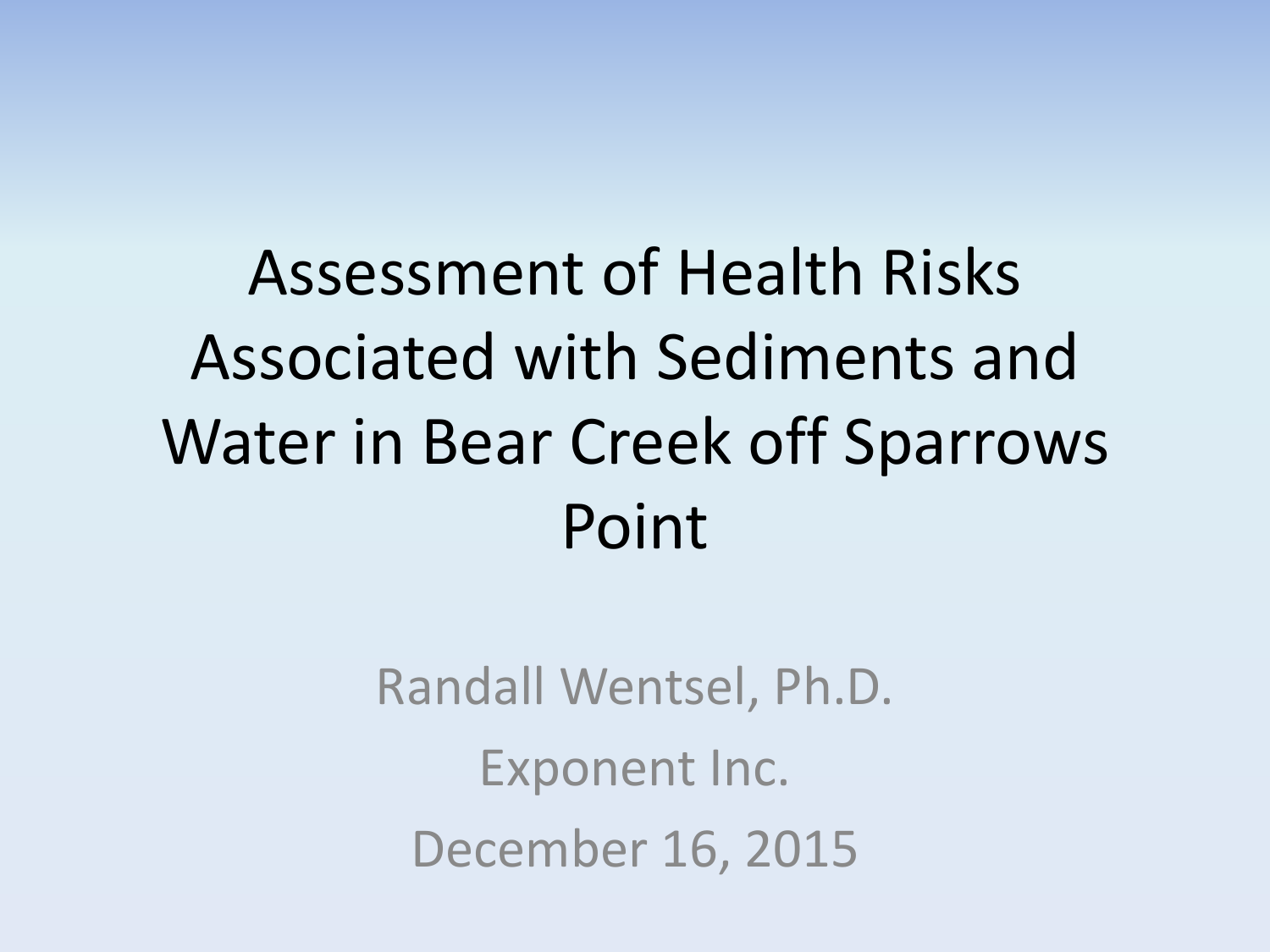#### What do we mean by "risk"?

• Risk is the likelihood of an adverse effect or outcome.

- For human health we consider
	- Potential for systemic health effects (non-cancer)
	- Potential cancer risks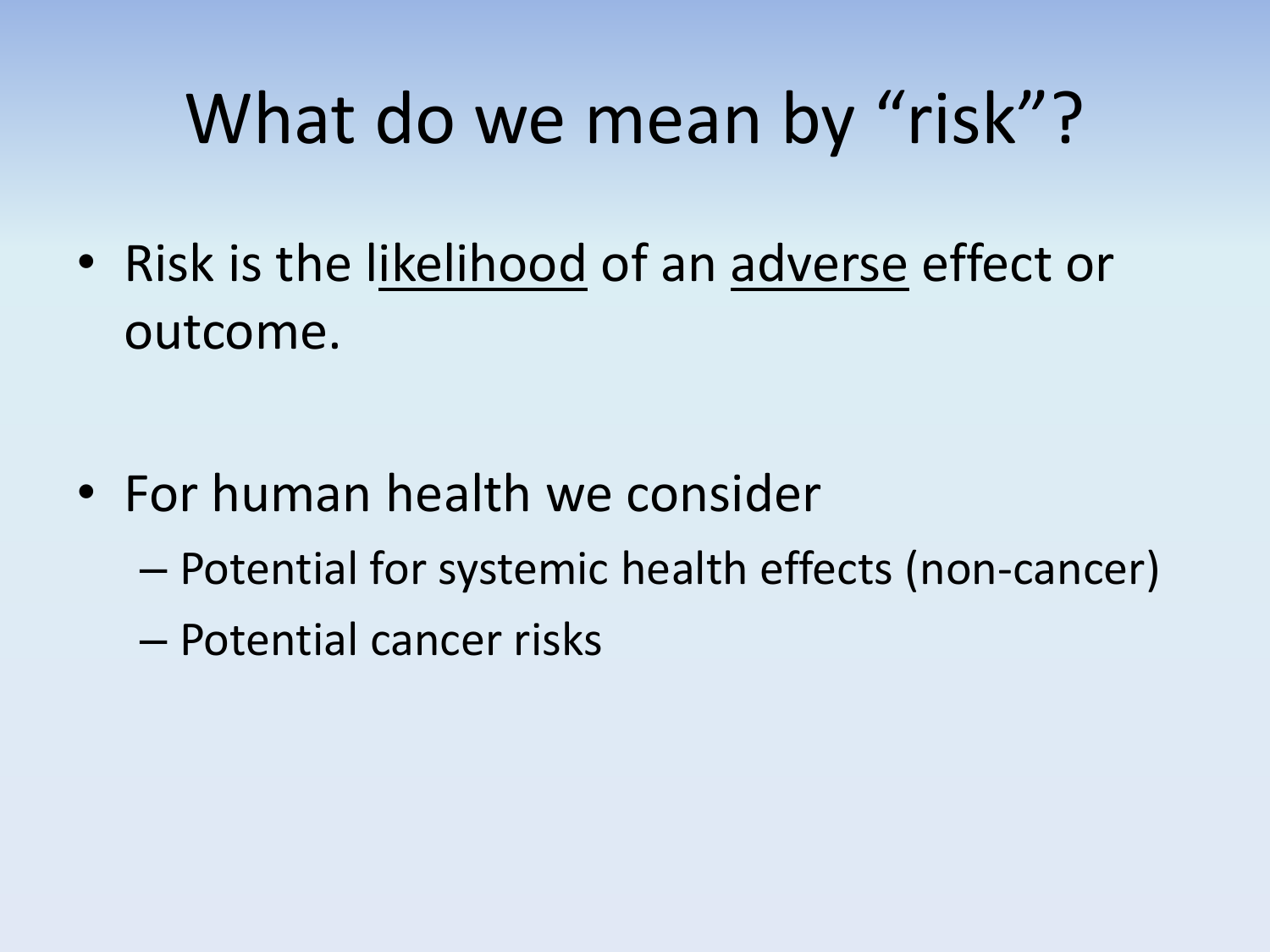To evaluate risk, we need to consider both potential for effects (hazard) and exposure

Risk assessment for chemicals involves evaluating the likelihood that adverse effects may occur or are occurring as a result of exposure to one or more chemicals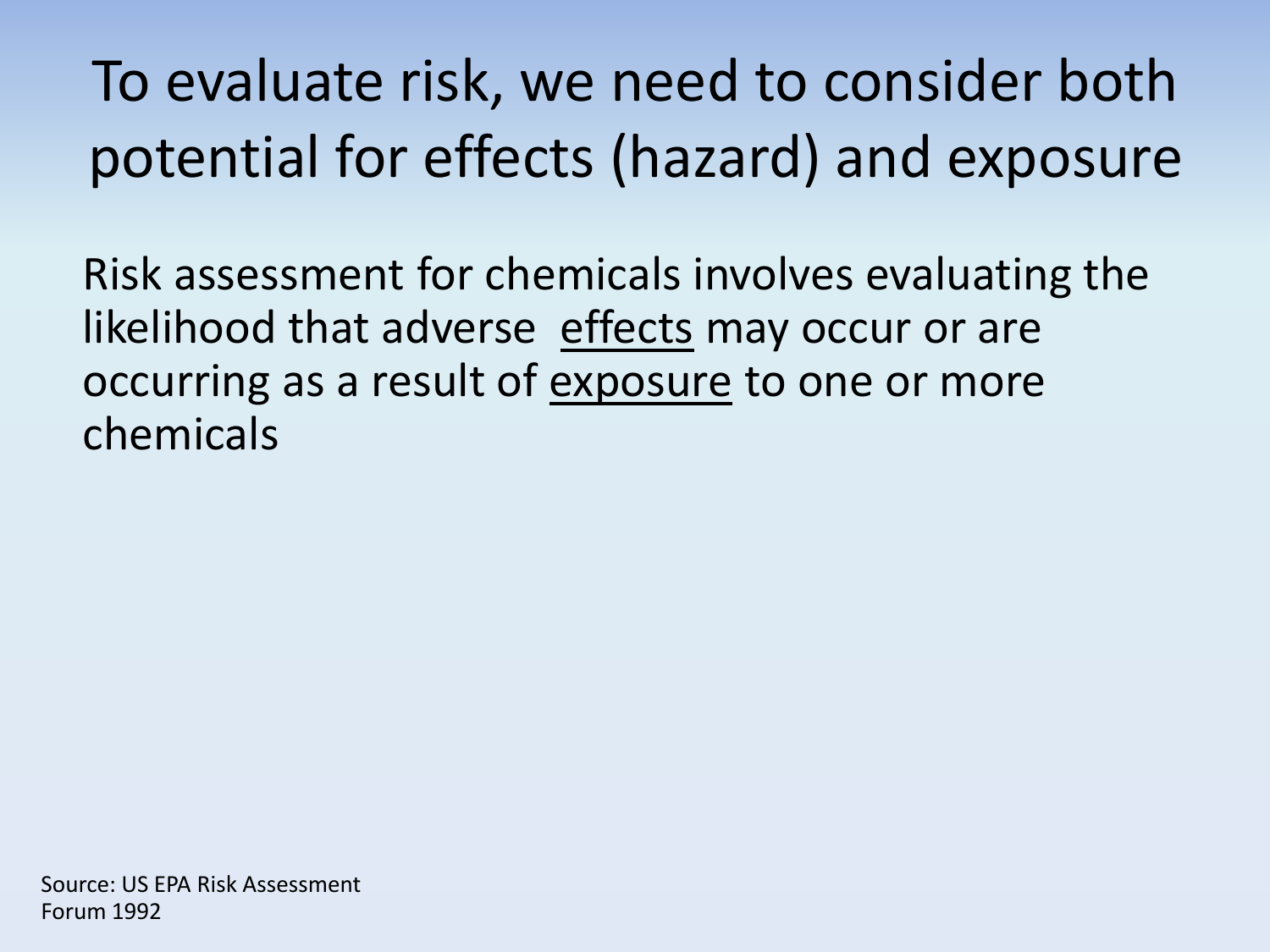How did we assess risks associated with chemicals in sediments?

- For the exposure part:
	- We obtained data on the concentrations of metals such as zinc and chromium at 23 sediment sampling locations
	- We obtained data on organic chemicals such as PCBs and PAHs at 10 sampling locations
- For the potential hazard part
	- We compiled risk-based "screening levels" for these chemicals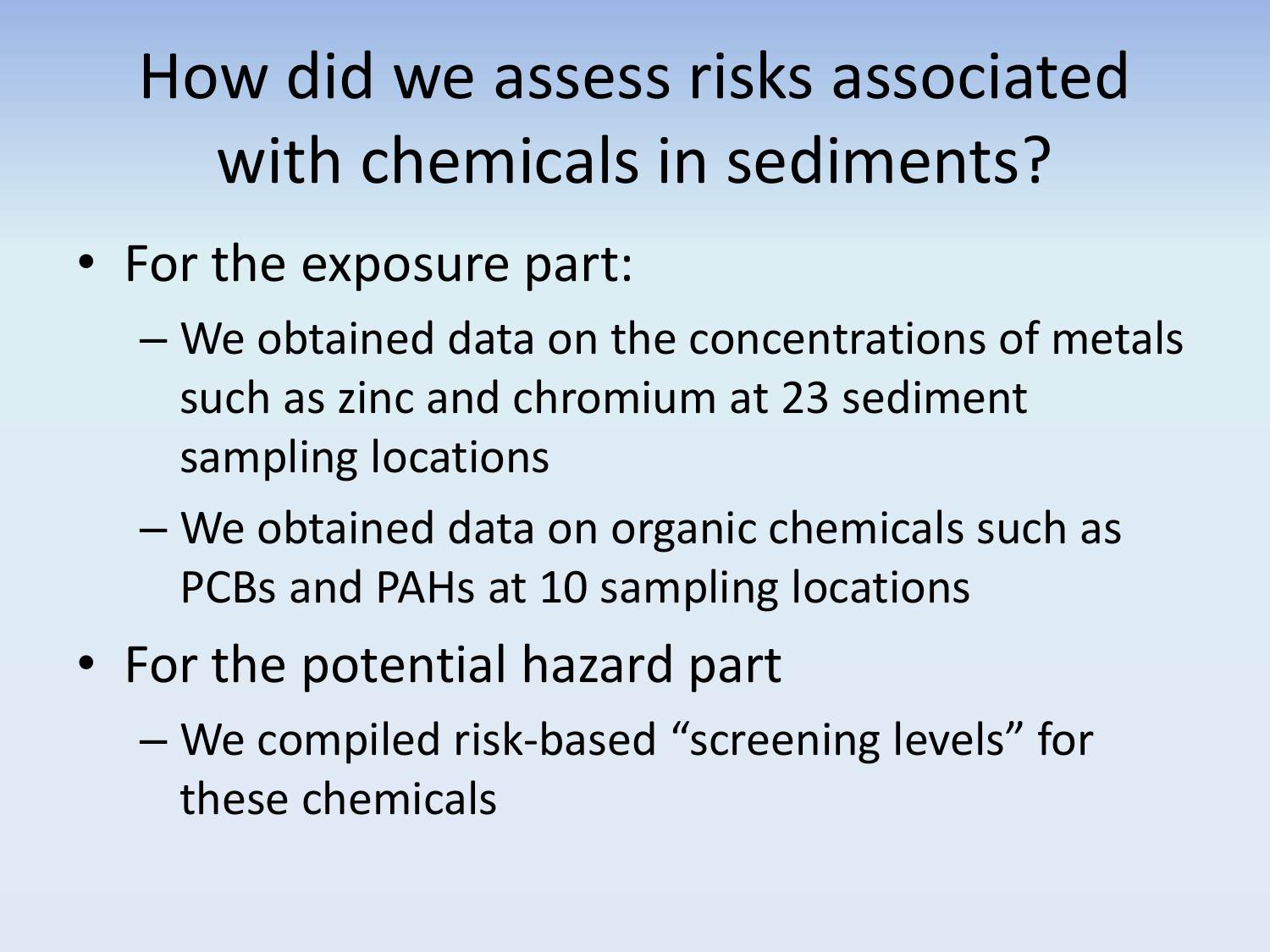#### How did we assess risks associated with chemicals in sediments?

- We then compared the measured concentrations to the screening levels
- If a concentration exceeded a screening level, then that occurrence was considered indicative of a potential for risk;

– however, we need also consider the likelihood of contact

• Also evaluated the concentrations in light of what we know about concentrations that may generate regulatory remedial actions with respect to human health concerns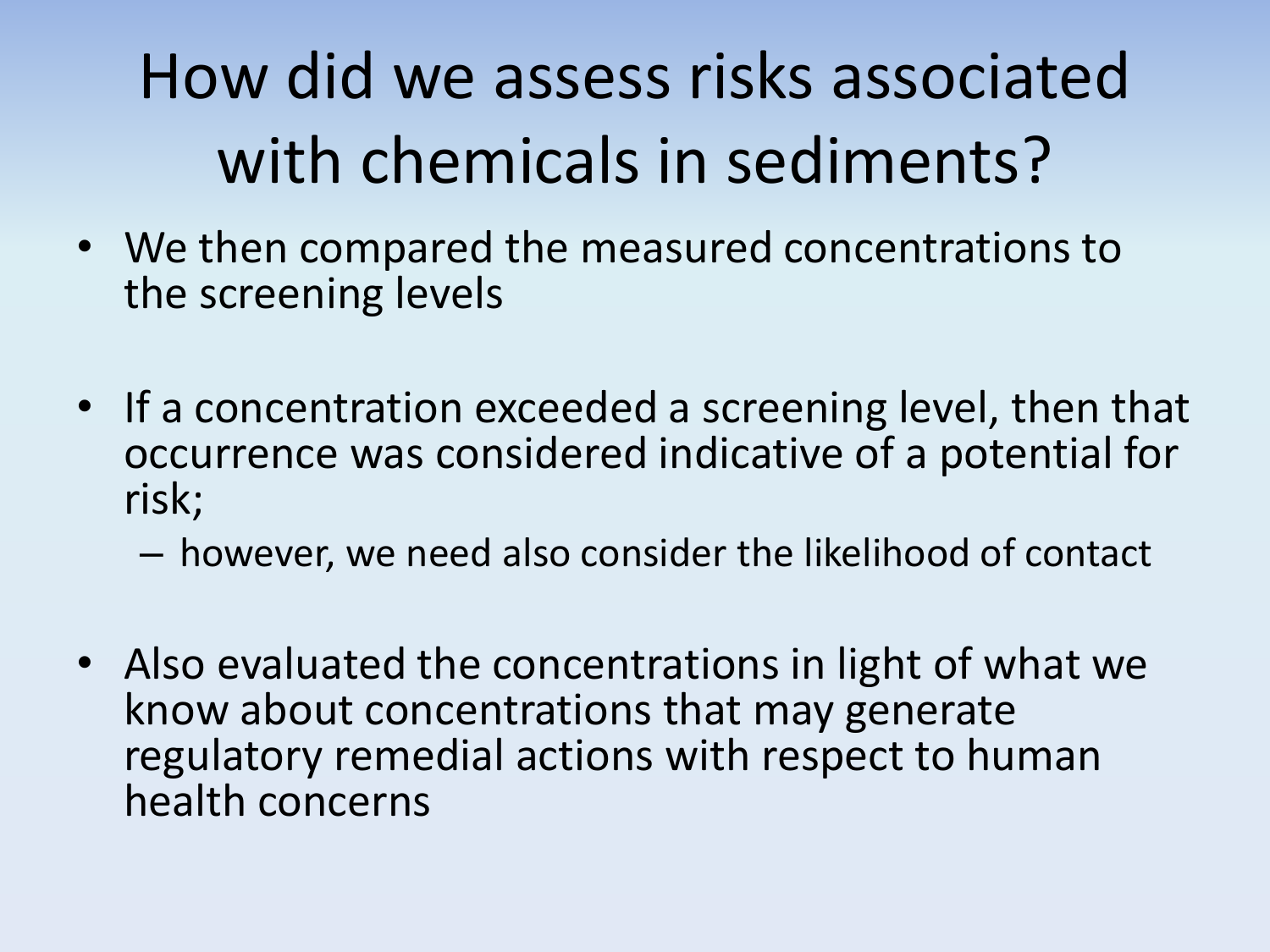Where samples were collected for CBF in June 2015



October 2, 2015) P/08/8806447\_BearCreektGIS/projects/bathymetry.mxd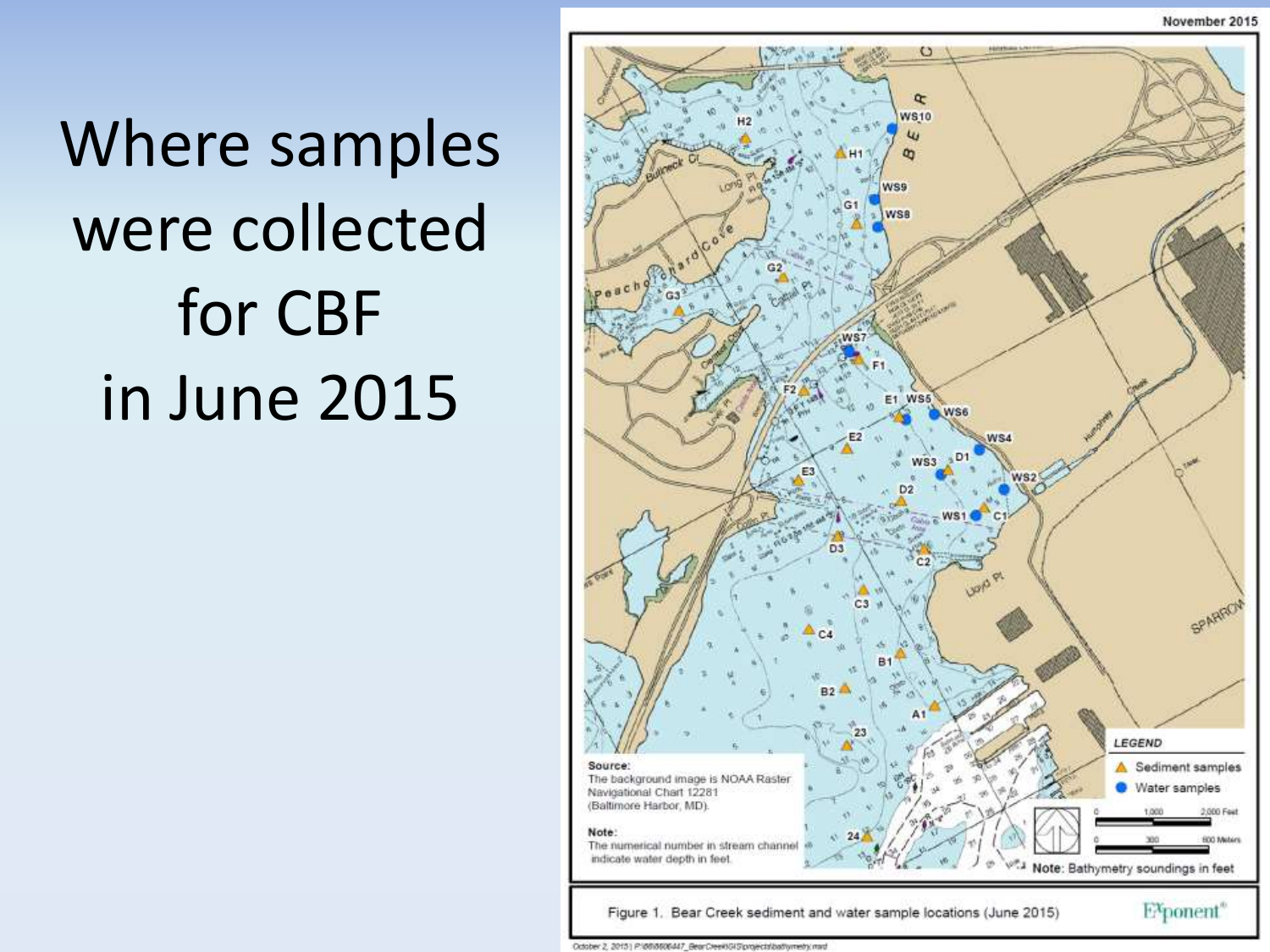## Screening levels included

- **Regional Screening Levels from U.S. EPA**. These values reflect the concentration of a chemical in environmental media that would be associated with an excess theoretical cancer risk of one in a million (10-6), or a hazard index of 0.1 for non-cancer endpoints of toxicity.
- **Site-Specific Screening Levels.** Two sets of site-specific screening values were used:
	- Site-specific screening levels calculated in the "Phase I Area, Sparrows Point Offshore Investigation,"
	- Site-specific screening values derived from the risk assessment performed by EA Engineering for Coke Point
	- *Differences included exposure of children under age 6 and amount of skin for watermen*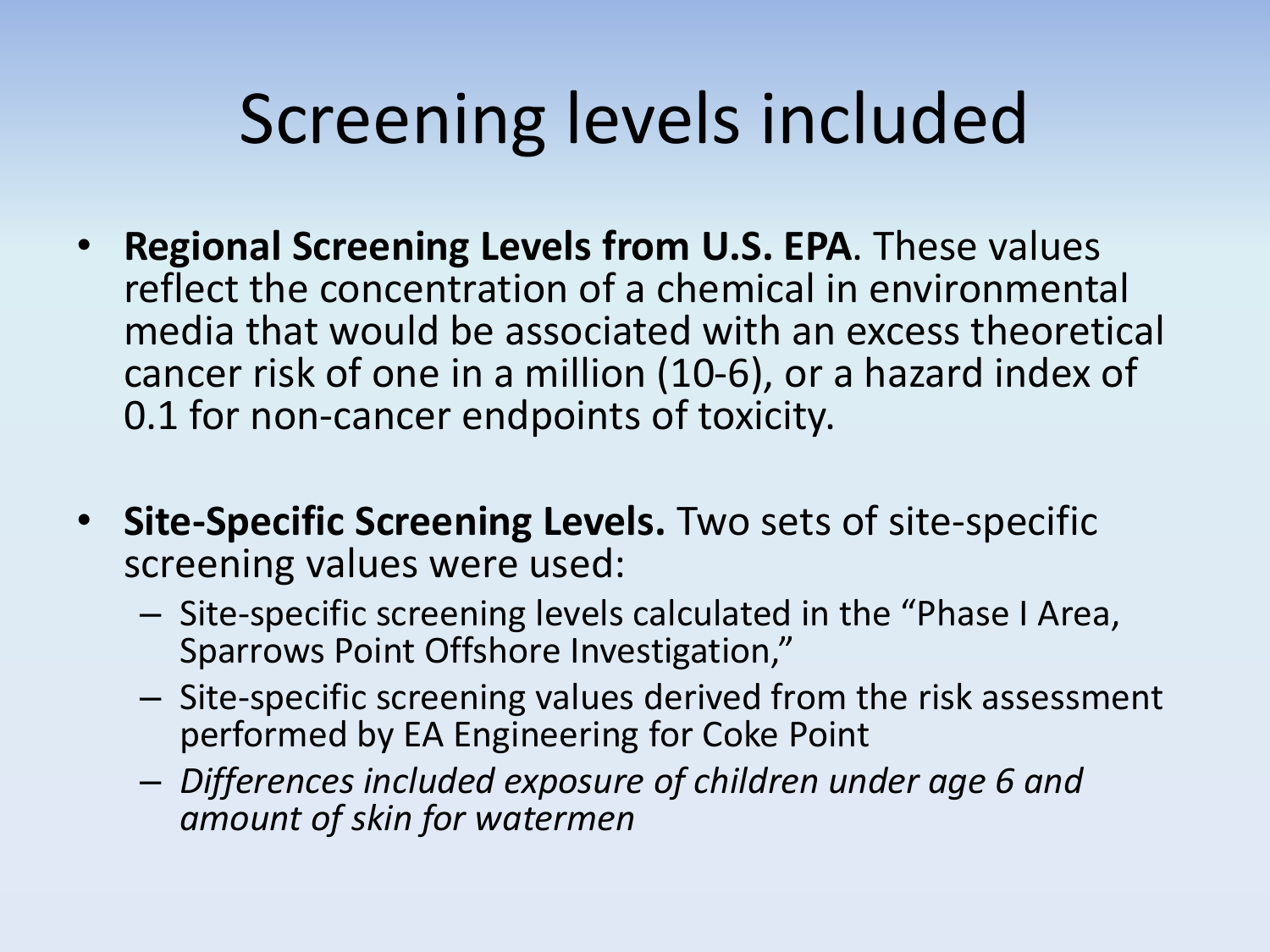#### An example of a table that compares concentrations to screening values.

Table 5a. Comparison of metal results in sediment to Sparrow's Point and Coke Point cancer screening levels (mg/kg) for dermal exposure in adults

| <b>Adult</b>  |                  |             |                      |             |            |             |             |              |             |                |                |             |             |             |         |
|---------------|------------------|-------------|----------------------|-------------|------------|-------------|-------------|--------------|-------------|----------------|----------------|-------------|-------------|-------------|---------|
| Sample ID     | screening levels |             | <b>U.S. EPA RSLs</b> |             | A1         | B1          | <b>B2</b>   | C1*          | $C1*$ dup   | C <sub>2</sub> | C <sub>3</sub> | C4          | $D1*$       | $D1^*$ dup  |         |
| Sample No.    |                  | Sparrows Pt | <b>Coke Pt</b>       | Residential | Industrial | <b>BC21</b> | <b>BC19</b> | <b>BC 20</b> | <b>BC15</b> | BC15 dup       | <b>BC16</b>    | <b>BC17</b> | <b>BC18</b> | <b>BC11</b> | BC11dup |
| Moisture      | wet/dry          |             |                      |             |            | 2.7         | 2.8         | 2.3          | 2.0         | 2.0            | 3.0            | 2.5         | 2.1         | 2.5         | 2.5     |
| Arsenic       | ug/g dry wt      | 248         | 153                  | 0.68        | 3.0        | 30.3        | 44.7        | 55.6         | 26.5        | 24.3           | 33.6           | 27.3        | 62.1        | 50.8        | 50.7    |
| Cadmium       | ug/g dry wt      | NА          | NA                   | <b>NA</b>   | <b>NA</b>  | 4.9         | 13.2        | 2.5          | 5.2         | 4.9            | 6.9            | 5.3         | 4.8         | 9.2         | 9.4     |
| Chromium      | ug/g dry wt      | NА          | NА                   | <b>NA</b>   | <b>NA</b>  | 601.2       | 1720.9      | 856.7        | 3649.9      | 2742.2         | 240.3          | 720.3       | 799.8       | 2414.2      | 2957.1  |
| Copper        | ug/g dry wt      | NΑ          | NА                   | <b>NA</b>   | <b>NA</b>  | 144.3       | 343.4       | 114.0        | 224.7       | 201.2          | 176.6          | 139.6       | 186.7       | 208.7       | 248.6   |
| Lead          | ug/g dry wt      | NА          | NА                   | <b>NA</b>   | <b>NA</b>  | 146.5       | 383.7       | 259.4        | 96.8        | 95.4           | 188.8          | 175.4       | 485.0       | 187.4       | 262.5   |
| <b>Nickel</b> | ug/g dry wt      | NА          | <b>NA</b>            | <b>NA</b>   | <b>NA</b>  | 62.4        | 69.2        | 37.1         | 134.7       | 120.7          | 76.1           | 59.3        | 43.5        | 115.8       | 120.7   |
| Vanadium      | ug/g dry wt      | $- -$       | <b>NA</b>            | <b>NA</b>   | <b>NA</b>  | 188.0       | 241.0       | 246.9        | 538.3       | 501.9          | 239.1          | 191.9       | 225.5       | 245.0       | 289.7   |
| Zinc          | ug/g dry wt      | <b>NA</b>   | <b>NA</b>            | <b>NA</b>   | <b>NA</b>  | 705.8       | 2000.9      | 986.2        | 1328.1      | 1503.8         | 1655.3         | 983.3       | 1378.7      | 2088.6      | 2501.2  |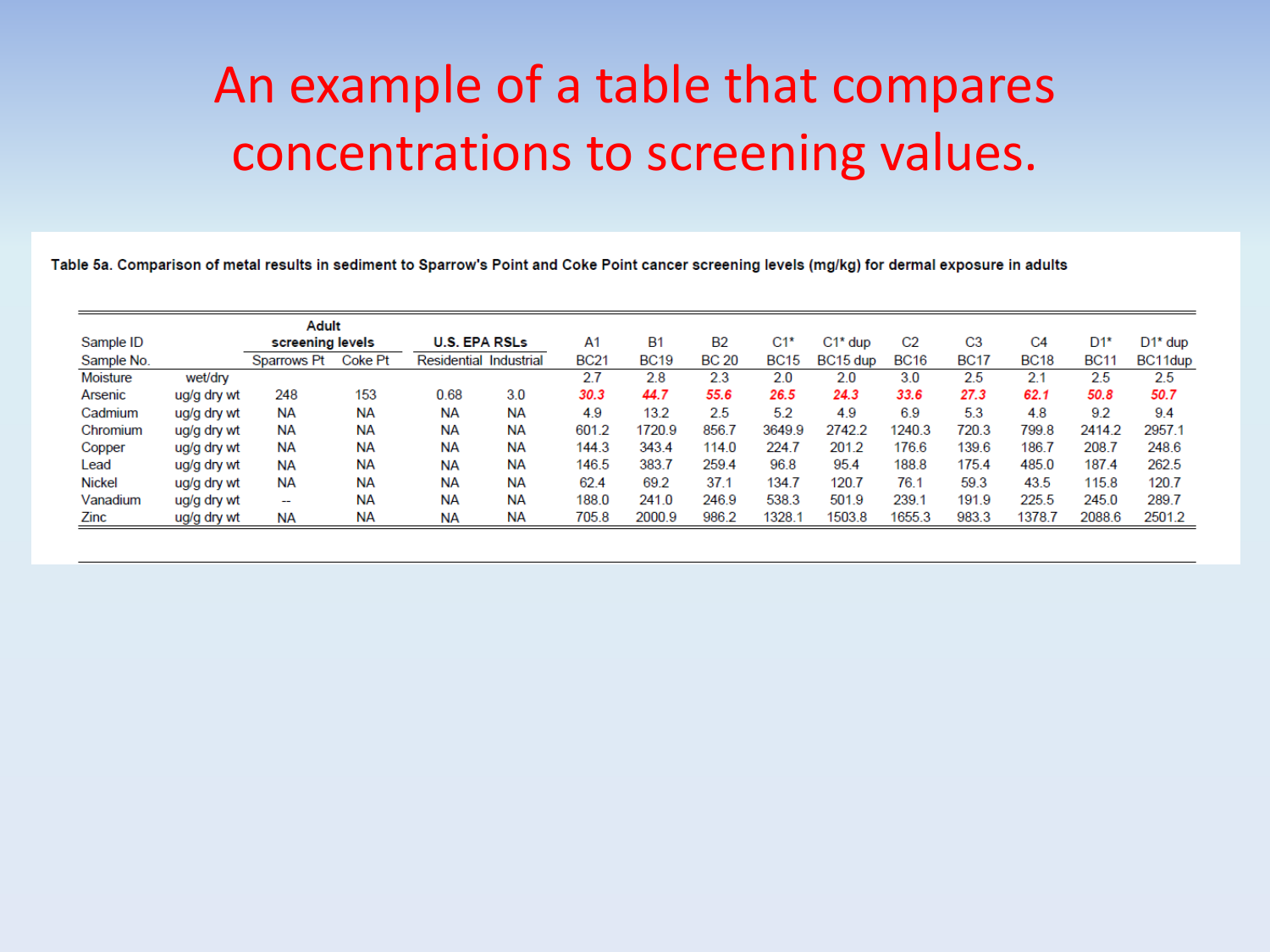# What did we learn for metals?

- Exposures can result mainly from direct contact with sediments. The frequency of contact would also be important.
- The metals concentrations in sediments reflect an area that has been affected by metals deposition. These sediments have metal concentrations that are higher than ambient conditions reported in prior evaluations.
- Arsenic is most noteworthy as sediment concentrations exceed the EPA screening level values for all exposure groups. However, the concentrations of arsenic do not exceed the site-specific screening levels developed for Sparrow Point or Coke Point.
- A few other metals exceeded their respective screening levels.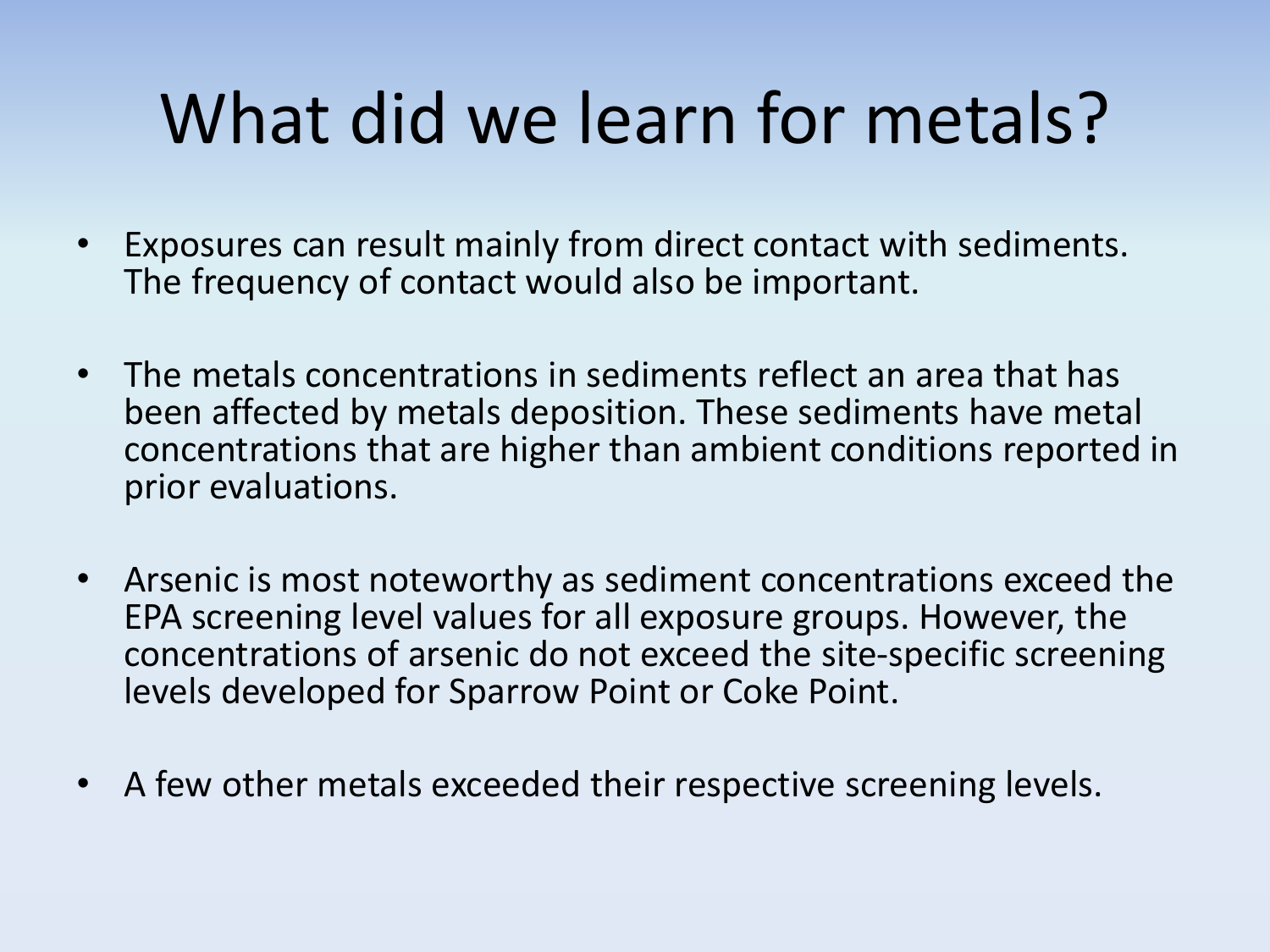## What did we learn for Polycyclic Aromatic Hydrocarbons (PAHs)?

- Exposures could occur as a result of direct contact and/or ingestion of surface water and sediments.
- For surface water there were very few exceedances of screening values and these were only slight and did not seem to correspond to the site.
- For sediments, there were four individual chemicals that exceeded EPA residential screening level values for cancer endpoints, but do not exceed either EPA's screening levels for industrial land use nor the sitespecific screening values developed for Sparrows Point or Coke.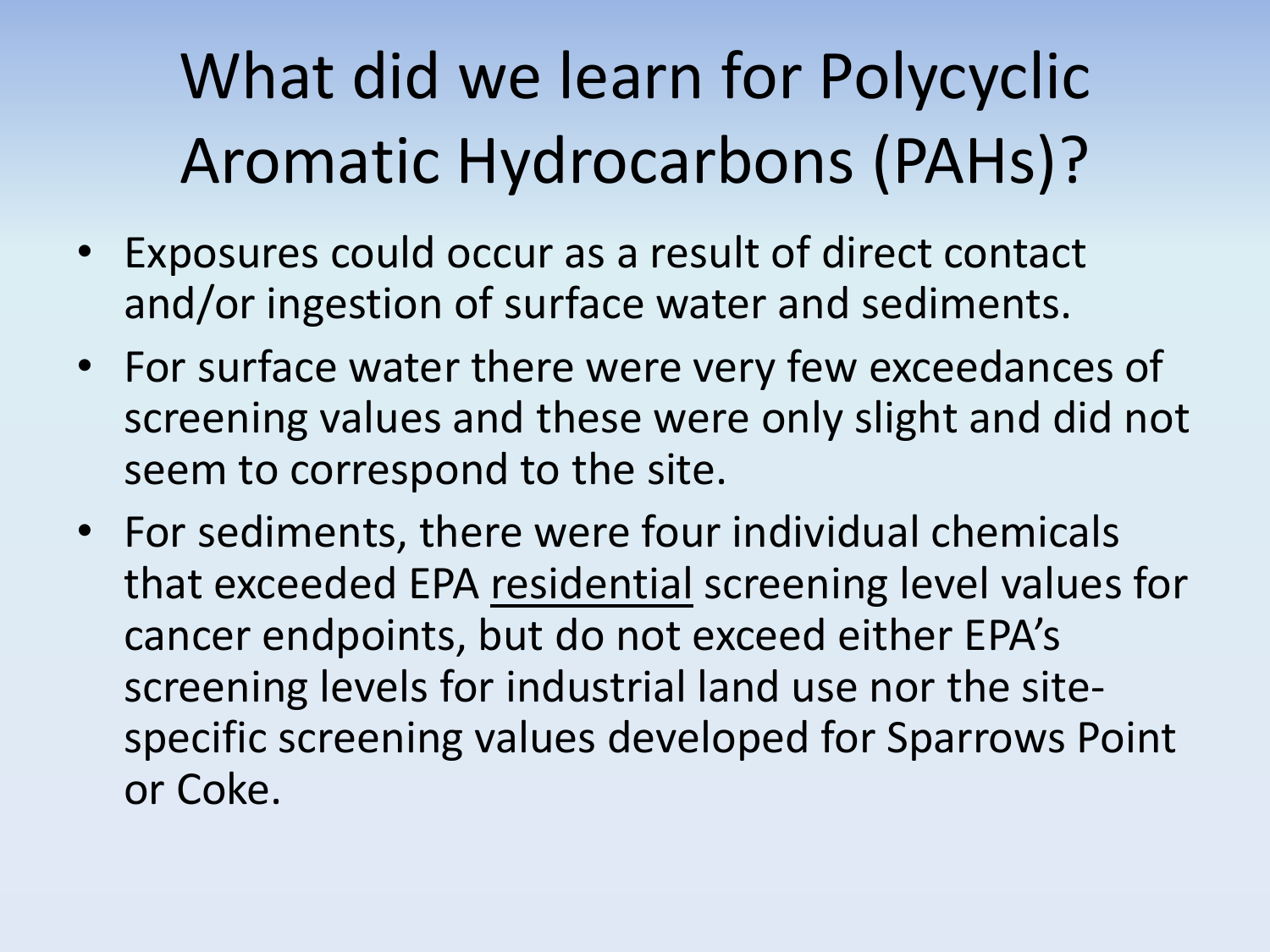# What did we learn for PCBs?

- Exposures could result from direct contact and eating fish that have accumulated PCBs.
- Because the health-based screening levels for PCBs are low, all locations exceeded the level.
- PCB concentrations were present in all sediments but were generally less than 1 part per million (ppm), a value that usually does not usually trigger a sediment remediation but may trigger an evaluation of sources to sediments.
- The highest PCB concentration  $-1.09$  mg/kg was located at nearshore location D1.
- A fish consumption advisory is in place for PCBs in all of Baltimore Harbor.